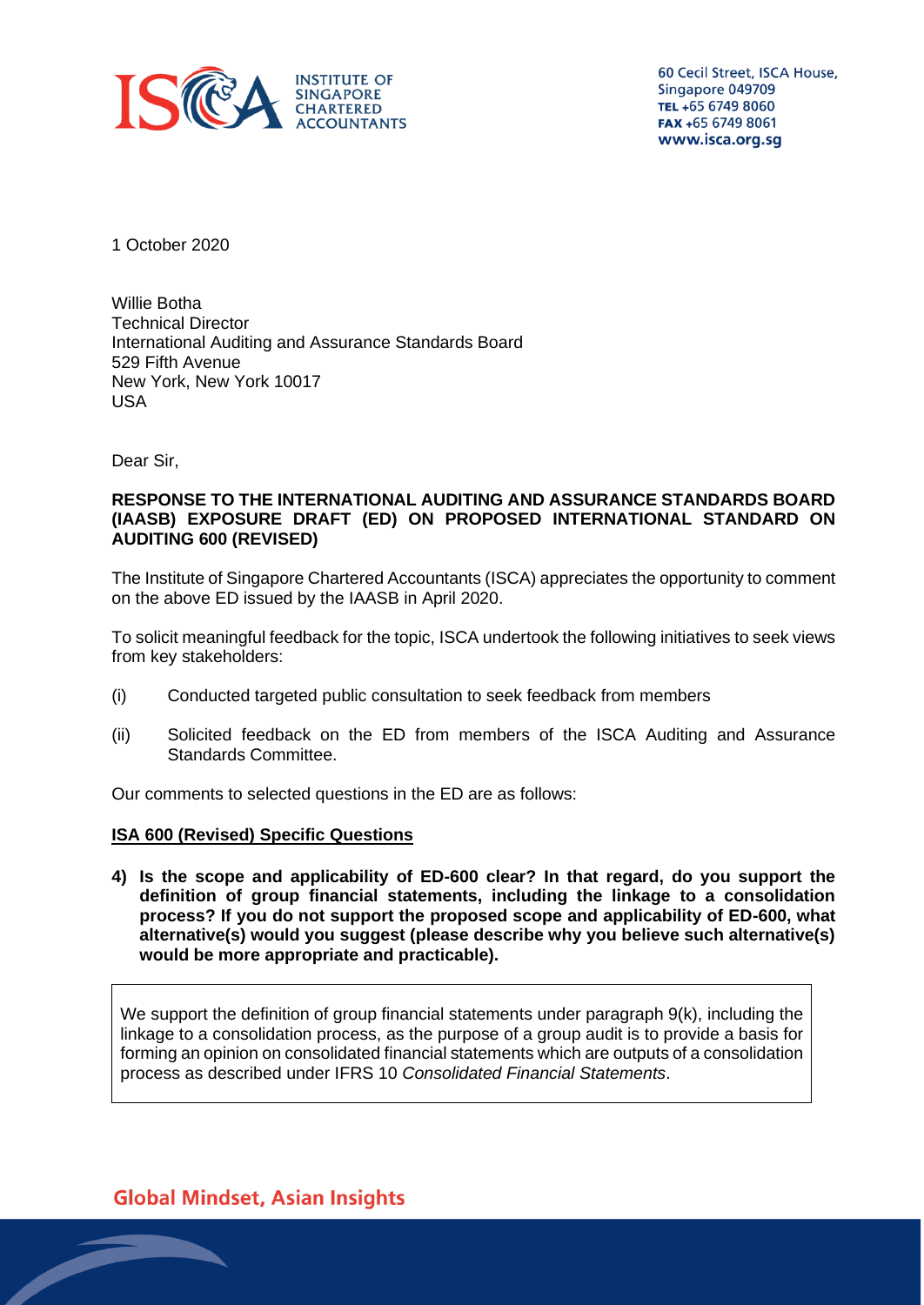We welcome the clarification on the applicability of the standard to branches or divisions set out under paragraph A17 which explains that the standard does not apply to situations where there is no separately prepared financial information for the branches or divisions that require aggregation.

Regarding the removal of paragraph 2 in the extant standard which relates to application by analogy to a situation that is technically not an audit of group financial statements, but where there are similarities and the principles in this standard may be useful, we suggest to reintroduce this paragraph or include additional material regarding situations involving other auditors in the audit of financial statements that are not group financial statements.

#### **6) Do you support the revised definition of a component to focus on the 'auditor view' of the entities and business units comprising the group for purposes of planning and performing the group audit?**

We support the revised definition of a component under paragraph 9(b) to focus on the auditor's perspective, as this provides greater flexibility for group auditors to decide how the audit should be best executed from a risk and efficiency standpoint instead of being confined to the concept of legal entities. This is especially useful for groups that may organise themselves by function, process, product or service etc. It could also allow for better focus on identifying, assessing and responding to the risks of material misstatement.

**7) With respect to the acceptance and continuance of group audit engagements, do you support the enhancements to the requirements and application material and, in particular, whether ED-600 appropriately addresses restrictions on access to information and people and ways in which the group engagement team can overcome such restrictions?** 

The inclusion of guidance regarding restrictions on access to people and information that are beyond the control of group management is helpful as it drives group auditors to better consider this upfront at the audit acceptance and continuance stage and in early planning.

However, we have some specific concerns as follows:

(i) Restriction of access to non-controlled entities

We appreciate the IAASB's recognition of this issue and the guidance provided in paragraph A29 of the ED to overcome restrictions to entities which are not controlled by the group (such as those accounted for by the equity method).

This is an area which might attract complications where the non-controlled entity limits the level of access to information and/or its auditors.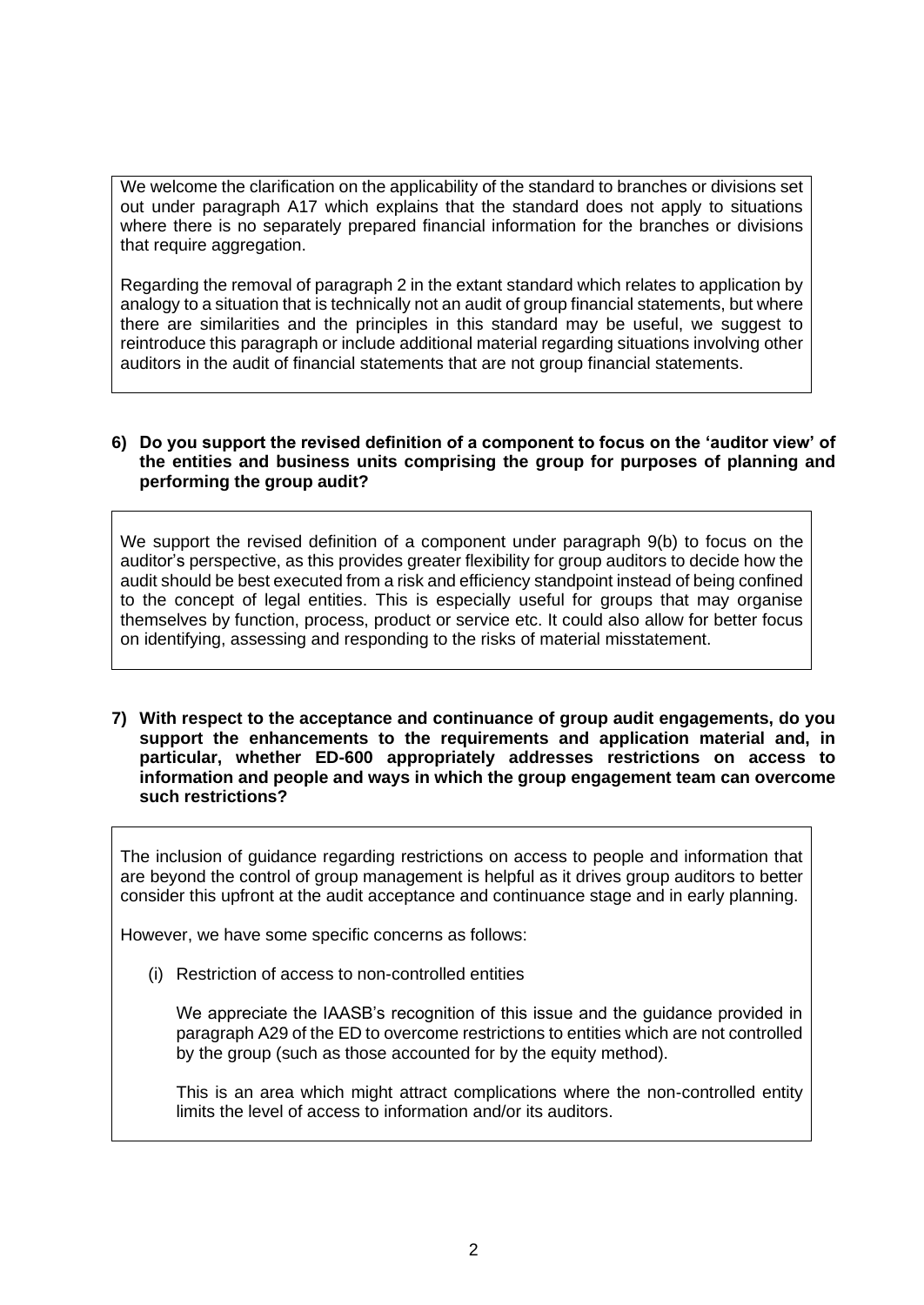While we find the guidance provided in paragraph A29 to be useful, we also wonder if this might give the wrong impression to the group management or non-controlled entities that the group engagement team could just make do by carrying out some of the suggested procedures, such as considering publicly available information. This might lead to situations where the group engagement team is pressured to "deal with it" as the standards appears to allow it.

It would be helpful to emphasise that these procedures suggested are meant for consideration only and, by themselves, might not be sufficient to overcome the restriction.

(ii) Practical challenges in reviewing component auditor documentation remotely

Against the backdrop of Covid-19, the issue of restrictions to access to information has become more apparent, particularly where the source audit documentation is not allowed to be shared outside the jurisdiction due to laws and regulations.

As listed in paragraph A29, some of the methods by which group engagement teams (GETs) overcome such restriction is by reviewing the component auditor's working papers remotely through the use of technology, such as via video conferencing or by discussing procedures performed with the component auditor. While these are workable alternatives, there are accompanying risks and challenges, for instance the reliability of the evidence obtained through such means and the level of cooperation required from the component auditors.

In this regard, we hope that the application materials can instil awareness on the risks arising from using technology and provide guidance on considerations before the GET can rely on the audit evidence obtained through such means to ensure that the quality of audit evidence is not compromised.

It may be helpful for GETs if there are considerations or application guidance in the standards in relation to matters affecting acceptance and continuance that are not within management's control, for example in situation where component is located in a country where the regulatory environment is not robust.

- **8) Will the risk-based approach result in an appropriate assessment of the risks of material misstatement of the group financial statements and the design and performance of appropriate responses to those assessed risks? In particular, the IAASB is interested in views about:** 
	- **(a) Whether the respective responsibilities of the group engagement team and component auditors are clear and appropriate?**
	- **(b) Whether the interactions between the group engagement team and component auditors throughout the different phases of the group audit are clear and appropriate, including sufficient involvement of the group engagement partner and group engagement team?**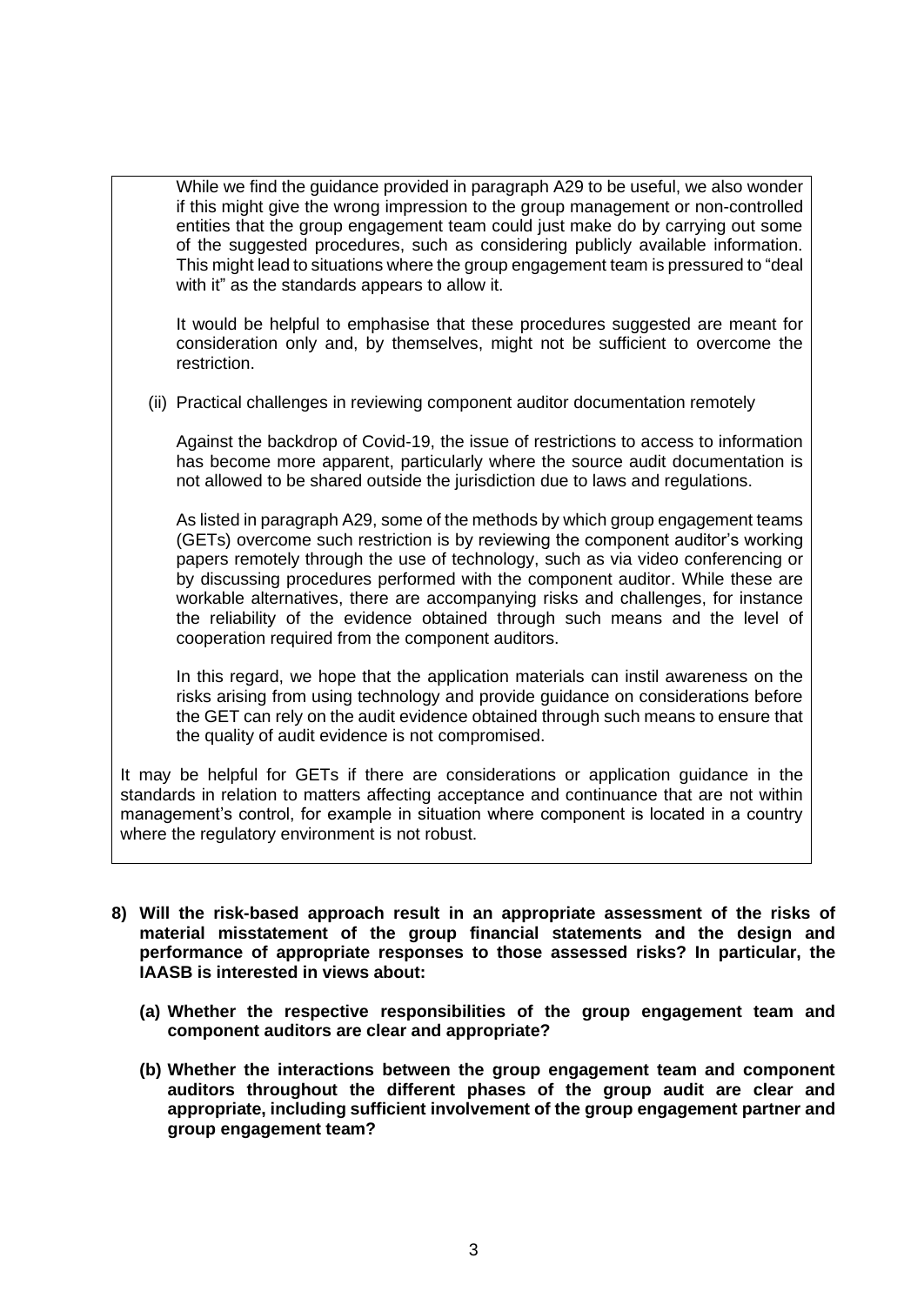# **(c) What practical challenges may arise in implementing the risk-based approach?**

# Responsibilities of GET and component auditors

We believe that the recognition of the need to involve component auditors to identify and assess risks of material misstatement at the component level is consistent with the principles of ISA 315 (Revised). While we support the concept of involving the component auditors at this phase of the audit, this needs to be balanced with an independent assessment by the GET as there may be conflict of interest on the component auditor's part to have reduced involvement. This is particularly important in situations where the component auditors may be performing the procedures only for the purpose of group reporting and are not signing off on the standalone financial statements of the component or where group reporting requires additional work on top of their statutory audit.

In this regard, we believe that the emphasis on the GET's responsibilities throughout the ED, such as under paragraphs 31 and 33, are sufficiently clear.

However, we are concerned that the revised approach to risk identification and assessment, which requires the group auditor to take a "top-down" and more "horizontal" view of the group audit overall, with very granular upfront involvement, is likely to be challenging. Below are our views on some of the practical challenges.

# Interactions between the group engagement team and component auditors

# *De-emphasis of an audit of the component financial information*

We are concerned, in particular, that an audit of the component financial information as an appropriate response in the context of a group audit appears to be de-emphasised within the ED and addressed only in the application material, or in respect of using an audit already performed over a component for statutory or other purposes.

We noted that the usage of the term "audit" is not used and instead, replaced with terminology such as obtaining evidence over "the entire financial information of the component", without further elaboration. The aim of driving greater direction and supervision of the group audit as a whole by the group engagement partner has resulted in a deemphasis of a full-scope audit of component financial information.

In this regard, we believe that it may be appropriate, or even necessary, in certain situations to require the component auditor to perform an audit over the component financial information. We suggest that the application material expands on the current content in relation to the following areas.

# *When to involve a component auditor*

We recommend that the standard provide further clarity on when it would be appropriate or optimal to involve a component auditor, including greater acknowledgement that using the work of a component auditor may result in a more effective approach to obtaining sufficient appropriate audit evidence.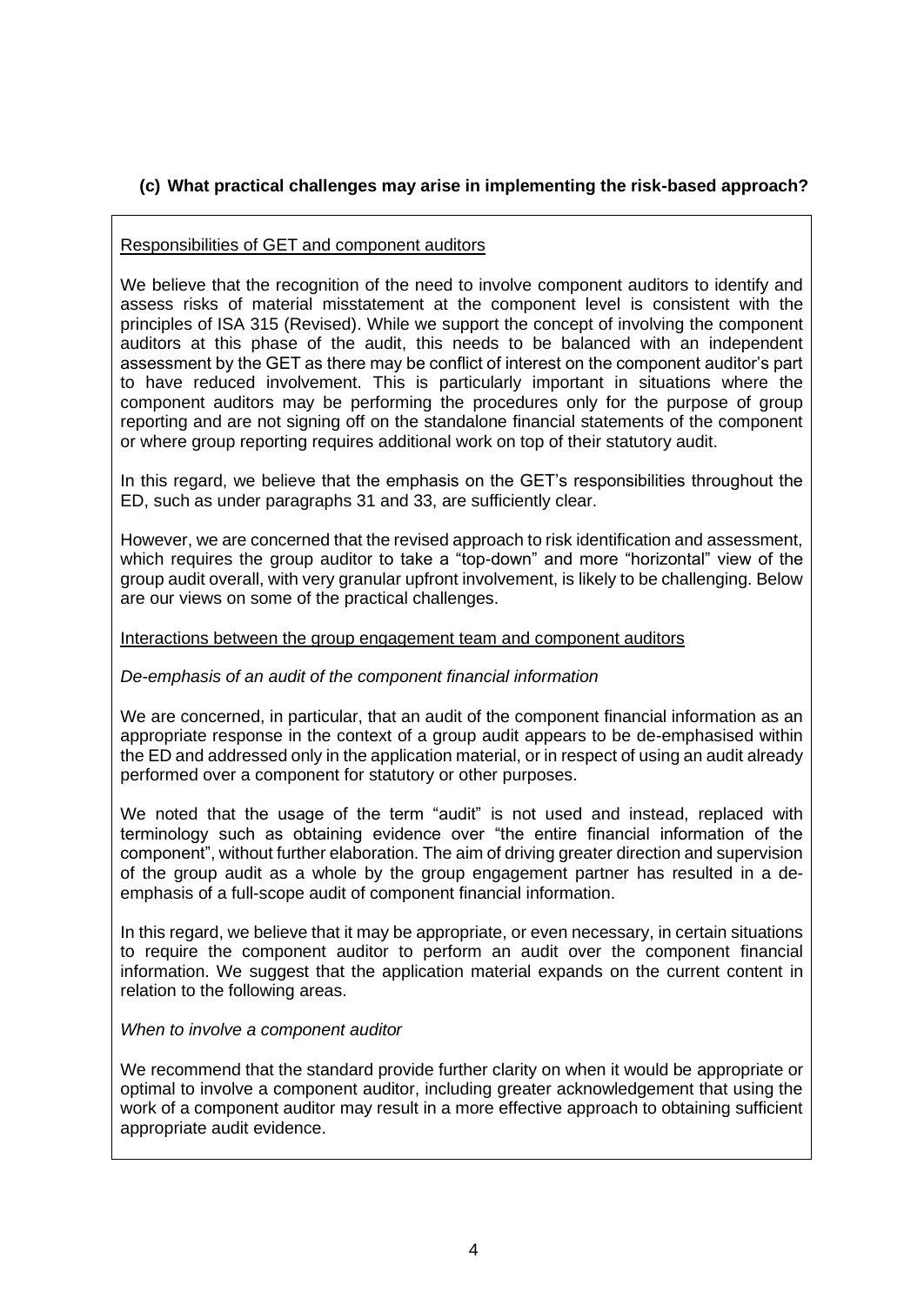#### *How to involve a component auditor*

There is very little direction as to the procedures component auditors would be requested to perform as the most appropriate response to the risks identified. We recommend that the standard describe within the application material the different ways to involve a component auditor in terms of the nature, timing and extent of their involvement in performing procedures in the context of obtaining evidence over "the entire financial information of the component" and provide a framework, including factors and thresholds that the group engagement team would consider in making the determination as to how to involve a component auditor.

# *Iterative nature of involvement of component auditors*

Under the current model in the extant ISA 600 of identifying significant components based on financial significance, the component auditor is expected to report on any risks that is above the assigned materiality. This would include identification and addressing risks arising after group audit instructions are sent out by the GET. The component auditor would also be expected to inform (or pre-warn) the group auditors of such risks. This would be helpful for the GET given that risk identification is an iterative process throughout the whole audit.

However, under the new risk-based approach where the GET only involves component auditors for risks identified, there seems to be an apparent intention for a more "piecemeal" involvement of the component auditors, with the de-emphasis on performance of a full scope audit over component financial information.

The application material, in describing the work that a component auditor may be requested to perform, appears to "divide" this into risk assessment procedures, including developing an initial expectation, and performing further audit procedures assigned by the group engagement team in response to those risks (paragraph A97). This may be challenging to operationalise in practice, especially for larger and more complex groups, putting significant pressures on reporting timetables, which may even be impracticable to be executed in certain cases. In a situation where the component auditor is from another network, it would be even more difficult to work in such close coordination and in an iterative fashion, as intended by the ED. It is therefore vital that component auditors have clearly defined role and responsibilities in this area, given the importance of their contribution to the group audit. As recommended above, the standard should be enhanced to provide a clear framework to GETs regarding when and how to involve component auditors.

# *Two-way communication*

The proposed standard emphasises the importance of two-way communication between GETs and component auditors throughout the audit, for example, under paragraph 43, in terms of the audit as a whole, and elsewhere in relation to specific aspects of their involvement. We recommend that expectations over communication by the component auditors be strengthened to complement these paragraphs.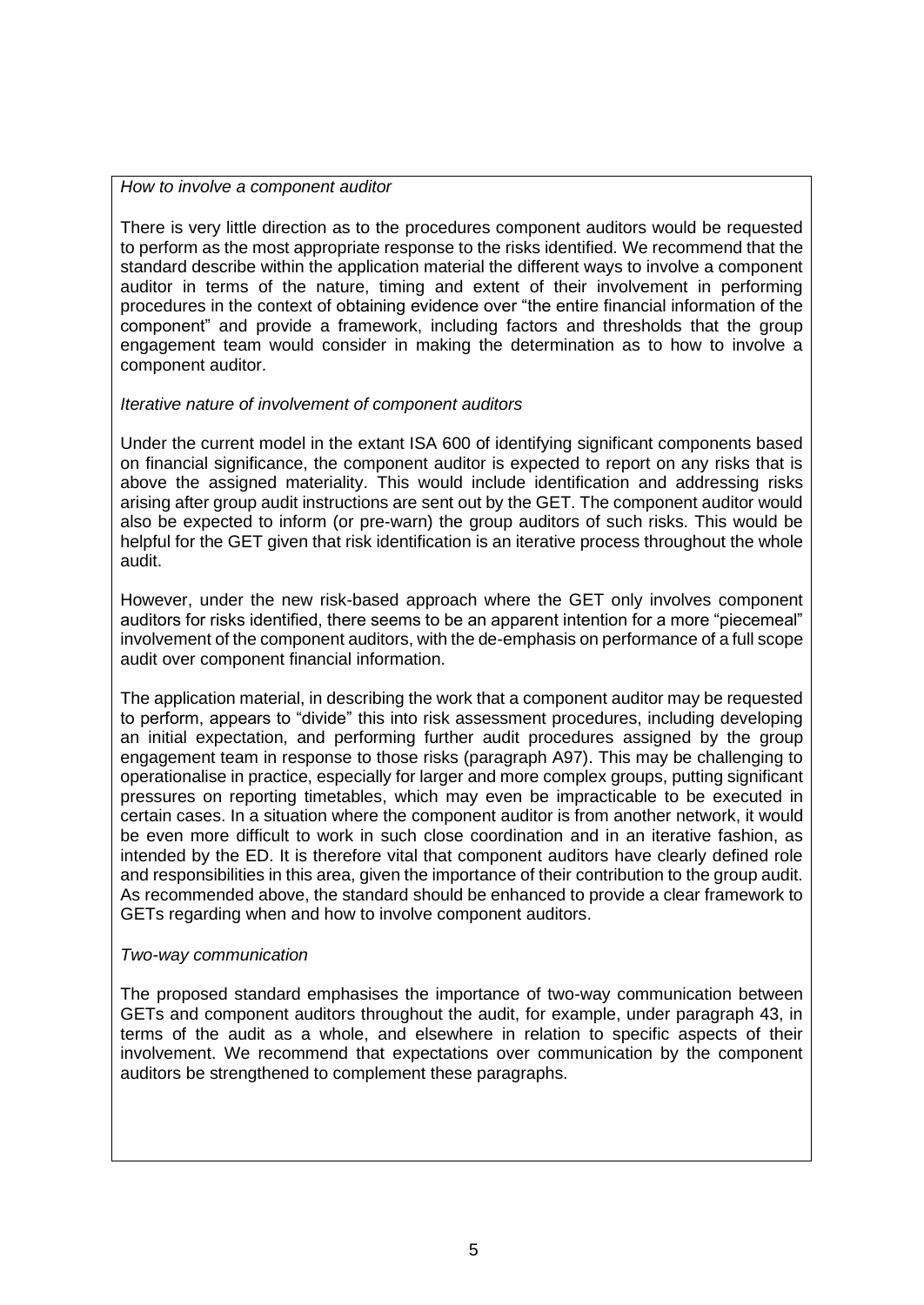# Practical challenges

While we support the rationale of adopting a risk-based approach, we foresee the following challenges:

If the assessed risk is not aligned by legal entities or business units, it may not be straightforward to coordinate audit efforts across the group and this would need the support and involvement of group management. GETs may face difficulty communicating the benefits of this revised approach to group management who are used to the existing approach of segregating the components by legal entities or business units.

The risk-based approach may be challenging to implement, especially for large and complex groups with many heterogenous components. As mentioned above, a group audit is a highly iterative process and the scope of work can develop gradually and continue to evolve as the audit progresses, resulting in practical difficulties for GETs to provide clear, upfront instructions to component auditors regarding the intended nature, timing and extent of their involvement in the group audit. There could be a possibility that new risks arising in those components might not be identified until a later stage. When the GET identify such risks during the consolidation stage, the GET will need to request for the component auditor to perform additional procedures, creating significant pressures on reporting timelines. This might not be a feasible approach for audits of publicly listed groups which have tight timelines. To avoid this risk, GETs might revert to the existing approach of requiring component auditors to report on all areas based on the assigned materiality. Also, as mentioned above, if the component auditor is not from the same network, it may not be possible to implement such close and continuous liaison to implement the new approach may not be practical.

#### **10) Do you support the focus in ED-600 on component performance materiality, including the additional application material that has been included on aggregation risk and factors to consider in determining component performance materiality?**

In setting component materiality, the benchmark that is used (such as group assets, revenue or profit, etc) may differ between components depending on their function or nature of activities. However, it is sometimes observed that this is not considered by GETs and a consistent benchmark is applied across all components, resulting in the component materiality set not cognizant with the risk of the component. It may be worthwhile to highlight this under A75 of the application material.

We are also of the view that the requirements in regard to aggregation risk is not sufficiently clear in the application material, in particular paragraph A11. It would be quite difficult for practitioners to understand and apply the concept in practice based on the broad principlesbased guidance in the ED.

We are aware that some firms are using models such as the Maximum Aggregate Component Materiality (MACM) to perform a high-level reasonableness check. More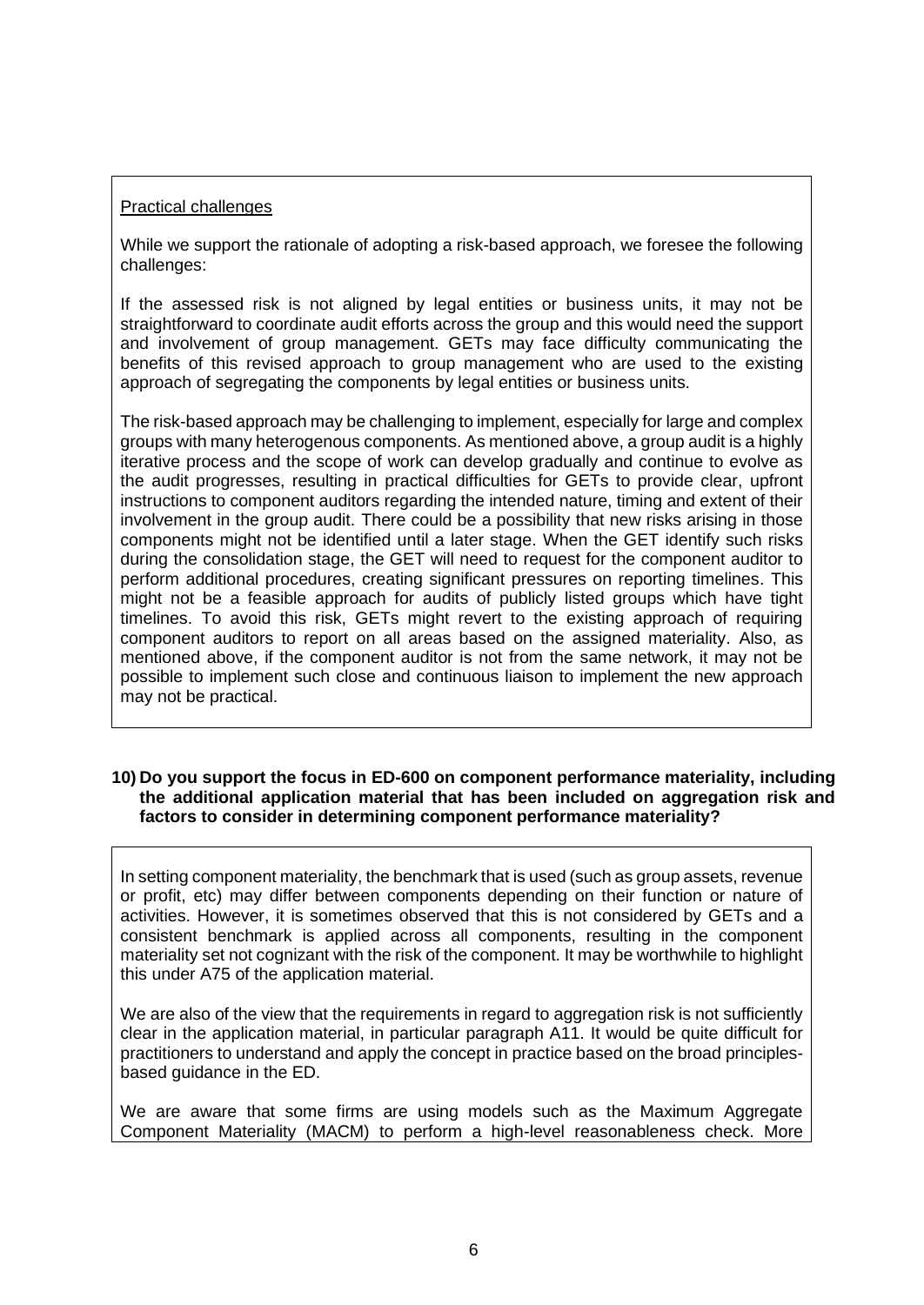practical guidance would be required in this area for practitioners to properly address this risk.

We suggest for the standard to include a requirement to communicate, or consider the need to communicate, component materiality when the component auditor is requested to perform:

- An audit of component financial information; or
- An audit of an account balance, significant class of transaction, or disclosure
- **11) Do you support the enhanced requirements and application material on documentation, including the linkage to the requirements of ISA 230? In particular:** 
	- **(a) Are there specific matters that you believe should be documented other than those described in paragraph 57 of ED-600?**
	- **(b) Do you agree with the application material in paragraphs A129 and A130 of ED-600 relating to the group engagement team's audit documentation when access to component auditor documentation is restricted?**

We welcome the enhancements to the documentation requirements to emphasise the linkage to ISA 230 *Audit Documentation*.

Paragraph A124 states that audit documentation may reside in the component auditor's file and need not be replicated in the GET's audit file. However, the paragraph further notes that the GET may determine that it is appropriate to include certain of the component auditor's documentation in the GET's audit file, the extent to which is determined by the GET.

For consistency in practice, we recommend providing factors to consider in determining whether and what part of the component auditor's documentation should be included in the GET's audit file in the application material. Otherwise, it would be helpful to clarify whether the "original" component auditor documentation (source working papers), or documentation that is similarly detailed, should generally be included in the GET's file, with evidence that the GET has reviewed such documentation, or a more summarised form of component auditors' documentation, which primarily focuses on actions taken by the GET to understand significant risks and audit procedures performed in response to those risks, would be sufficient.

We welcome the inclusion of guidance under paragraphs A129 and A130 to address circumstances when laws and regulations in the component auditors' jurisdictions may limit the ability of the group engagement team to access the component auditor's documentation.

We consider it helpful that the application material includes guidance that the GET's audit documentation may need to include a description of the audit procedures performed by the component auditor on matters relevant to the group audit, the evidence obtained and the findings and conclusions reached. Similar to our point above, it would be helpful to clarify whether a memorandum from the component auditor providing summarised details of the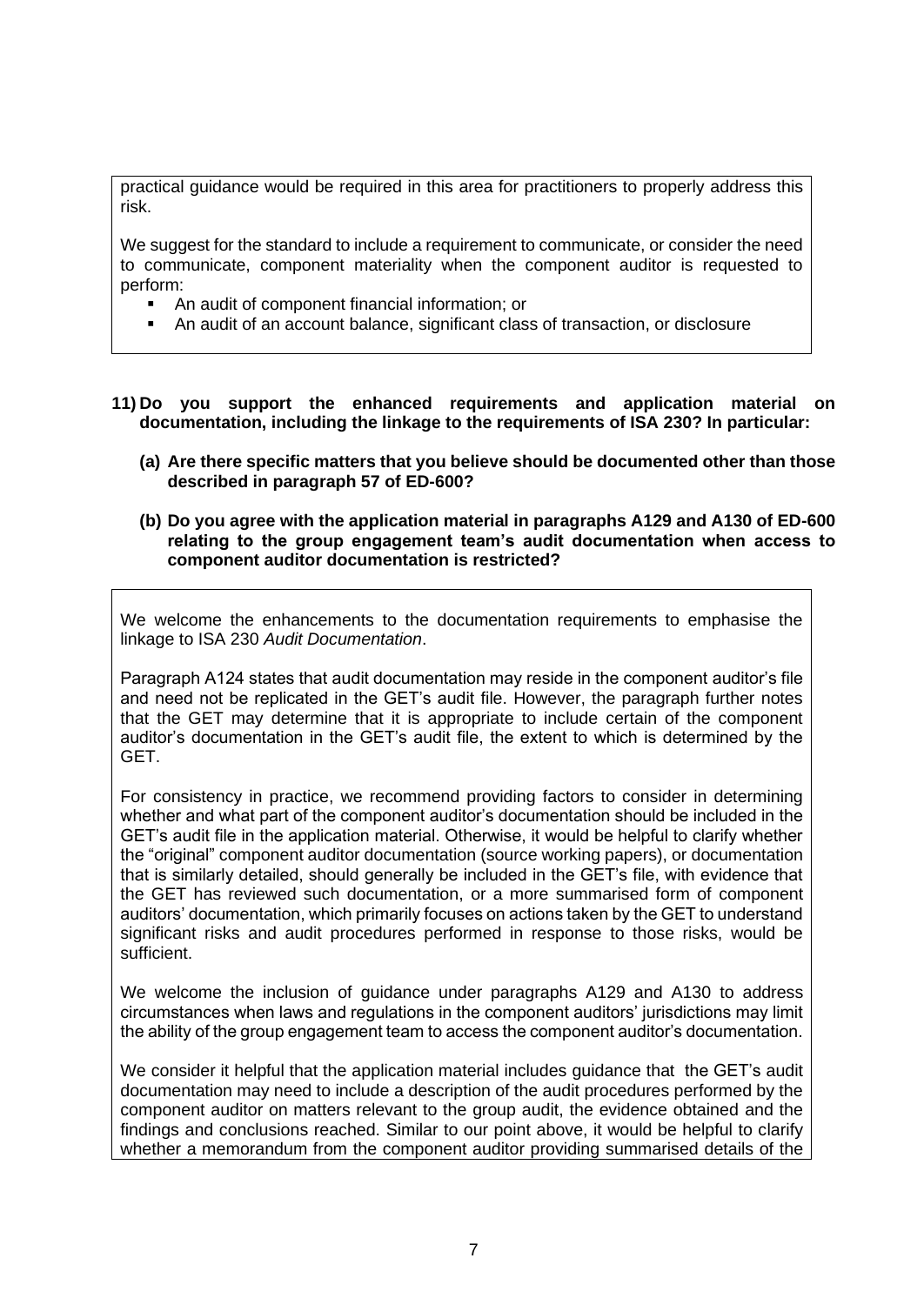work performed and related findings would be appropriate, or whether the detailed test work itself would need to be included.

To this end, we suggest that further clarity could be provided as to what constitutes group audit documentation and where this should reside.

To provide practical guidance, we are of the view that the application material can be further expanded to provide illustrative examples over the following areas:

- Examples of what would clearly constitute insufficient documentation.
- Example of supplementation documentation where it is not apparent from the reporting deliverables that significant risks of misstatements have been addressed.
- Example of documenting communication with component auditor to be retained as audit evidence.
- Example of documenting GET's assessment of the component auditor's work

We would like to share an audit practice bulletin issued by our regulator in December 2015 – Audit Practice Bulletin No. 1 of 2015: Audits of Group Financial Statements (including the work of component auditors) which includes illustrative examples on GET's audit documentation for the IAASB's reference.

#### **12) Are there any other matters you would like to raise in relation to ED-600?**

Paragraph 45(b) states that the GET shall determine whether, and the extent to which, it is necessary to review parts of the component auditor's audit documentation.

We find that there is an expectation gap amongst the stakeholders on whether it is always necessary to review the component auditor's audit documentation. While paragraph 45 (b) and paragraph A113 of the ED seem to suggest that this depends on the GET's judgement, GETs find it a challenge to defend a decision of not reviewing a component auditor's audit documentation solely based on this guidance (paragraph A113 of the ED).

If it is not an expectation that it is always necessary for GETs to review parts of the component auditor's audit documentation, perhaps the inclusion of such a statement in the standard would provide clarity on this matter. However, emphasis that the GETs need to properly document the basis for arriving at such a conclusion should be included.